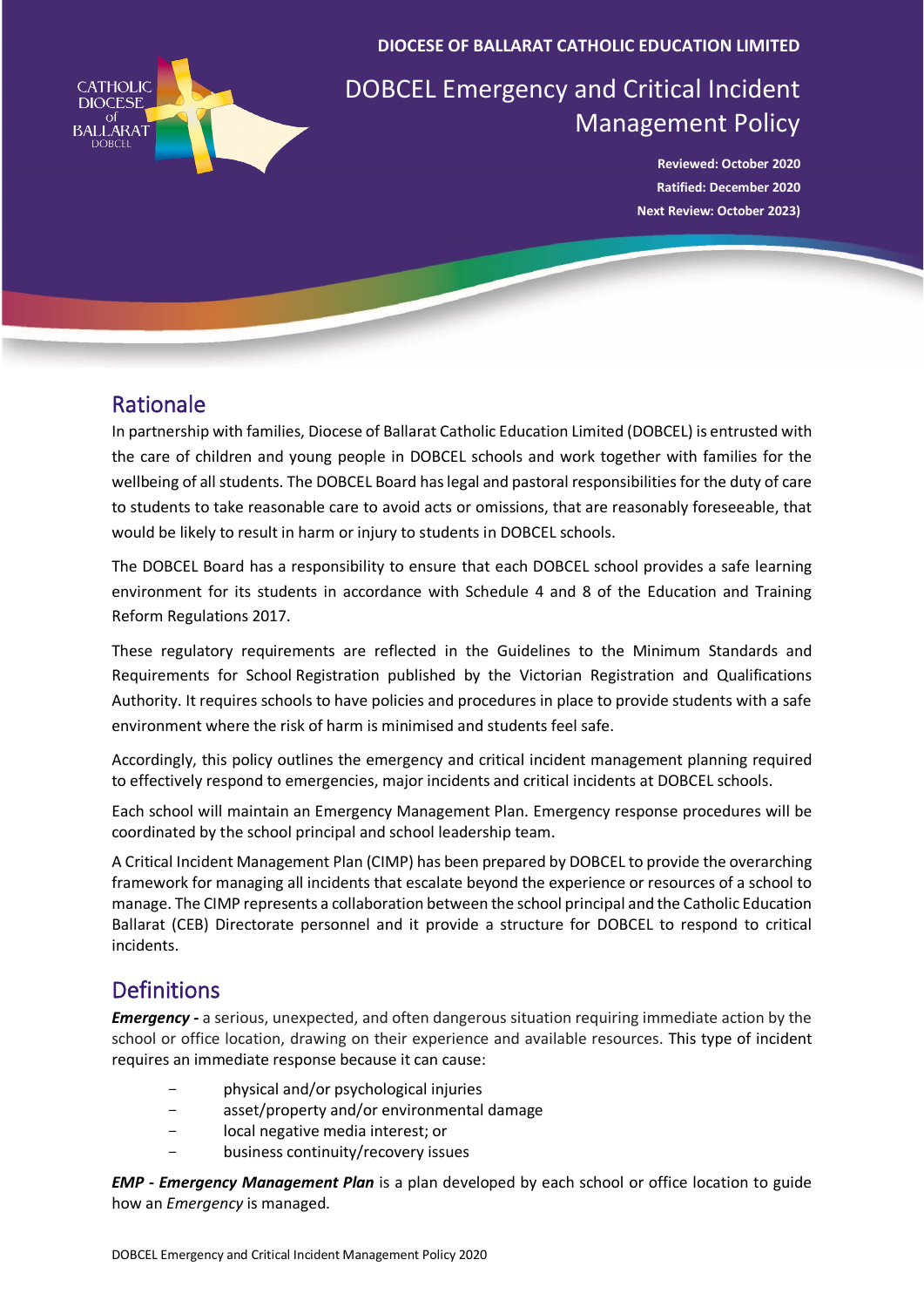**Major incident -** any incident where the location, number, severity or type of injuries and/or property damage requires extraordinary resources, that is likely to stretch the school or office location's experience and capacity to its limit.

**Critical incident -** a serious, unexpected, and often dangerous situation that is beyond the experience or resources of a school or office location to manage without the assistance of DOBCEL. These situations require immediate action to manage:

- a **life-threatening** injury
- **significant property/asset/environmental** damage
- **significant disruption** to the school or office location operations (business continuity); or
- **national negative media interest**

**CIMP - Critical Incident Management Plan** is the plan developed by DOBCEL Directorate to respond to *'Critical' incidents*.

**CIMT - Critical Incident Management Team.** The designated roles in the *CIMT* are:

- **Incident Controller** School Principal or Chief Warden responsible for the workplace
- **Planning Coordinator** Executive Director Catholic Education Ballarat
- **Operations Coordinator** DOBCEL Manager, Human Resources
- **Logistics Coordinator** DOBCEL Manager, Risk and Planning Infrastructure
- **Communications Coordinator** DOBCEL Marketing & Communications Officer
- **Recovery Coordinator** DOBCEL Assistant Director Systems Improvement

**Emergency Wardens** – person(s) appointed to direct and control the implementation of the workplace's **emergency** management plan. These include:

- **Chief Warden** is the school principal or office location manager responsible for the management and direction of emergency procedures in their building or work area. This includes evacuation plans and checking the availability and readiness of emergency equipment
- **Deputy Chief Warden** is responsible for supporting the Chief Warden in their role and stepping into the role the Chief Warden in their absence
- **Area Warden** is responsible for individual areas of a workplace. An Area Warden, on becoming aware of the emergency, should ascertain the extent of the emergency and report back to the Chief Warden. They should also assist people in immediate danger to safety; and
- **Assembly Warden** act on instructions from the Chief Warden to assist people to the designated Emergency Assembly Area(s).

### Policy Statement

Chief Wardens (school Principals and DOBCEL office location Managers) are responsible for:

- identifying, reviewing and appropriately classifying an incident using the DOBCEL Incident Classification and Escalation Tool (see Attachment 1 & 2)
- the management of emergencies and major incidents via the site Emergency Management Plan (EMP)
- the appropriate escalation of incidents to higher or lower classifications as required by the Incident classification and escalation tool
- review and update the emergency contact details and emergency response procedures in the EMP each year and communicate the updates to staff
- ensuring the site EMP is reviewed at least annually and/or following an emergency
- ensure that each year the EMP is submitted to the DOBCEL Planning, Risk and Infrastructure team by the 17<sup>th</sup> September each year
- testing Emergency Response procedures by conducting drills at least once per term

2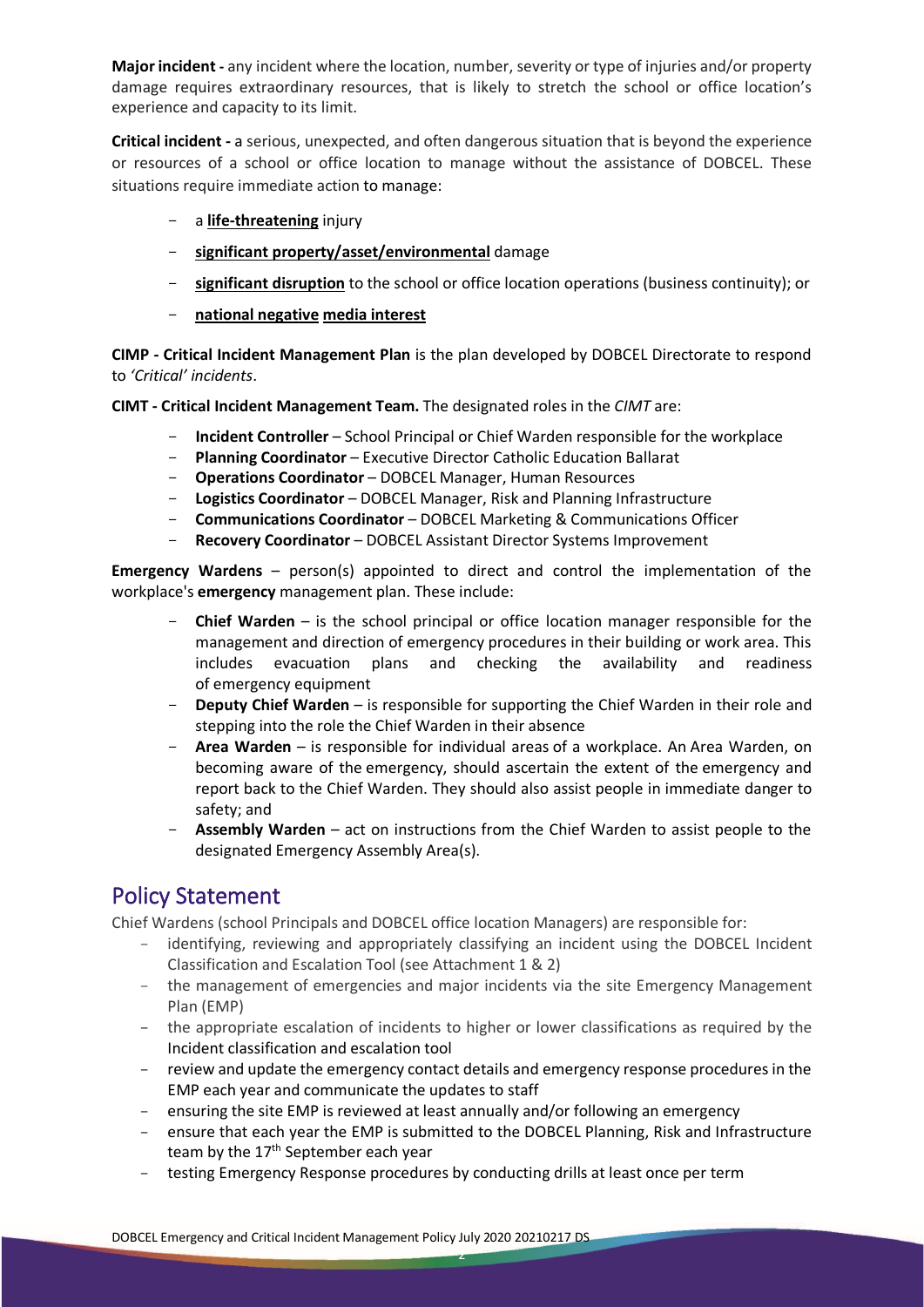#### **Emergency Management**

Emergency Management includes incidents classified as *Emergencies* and *Major Incidents*. Each DOBCEL location must have a current Emergency Management Plan (EMP) that addresses site specific hazards and threats which have the potential to result in emergencies which include:

- circumstances that pose a risk to the health, safety or wellbeing of one or more students or employees
- incidents requiring school/office closure, lockdown
- incidents that significantly affect the normal operations of the DOBCEL school/office

For *Major Incidents*, The *Critical Incident Management Team (CIMT)* must be notified and DOBCEL Management will support and respond as needed.

#### **Critical Incident Management**

DOBCEL Management will establish and maintain a *Critical Incident Management Plan (CIMP) to manage* any 'Critical' incidents that escalate beyond the limits of the EMP . The CIMP establishes a *Critical Incident Management Team (CIMT)* that has the necessary experience and resources to assist the school principal or office location manager with responding to the incident.

*To activate the CIMT* the Principal or Chief Warden must contact the DOBCEL Human Resource Manager on: Phone: 03 5337 7109 or by Email: [critical.incident@dobcel.edu.au](mailto:critical.incident@dobcel.edu.au)

#### **Emergency Management training requirements**

All DOBCEL employees must:

- participate in an '*Emergency Drill*' exercises as scheduled/required; and
- participate in *Emergency Induction* training as scheduled/required

All DOBCEL Chief Wardens or Deputy Chief Wardens must:

- complete annual training in the use of any Fire Panel and/or Emergency Warden Intercom System (EWIS) panel as applicable
- participate in critical incident briefing and/or desktop exercise each year; and
- complete annual training in the safe use of firefighting equipment

All nominated '*Area Wardens*'

should participate in the safe use and operation of firefighting equipment on an annual basis

#### **Critical Incident Management training requirements**

All DOBCEL employees that are designated as members of the *Critical Incident Management Team (CIMT)* must participate in an annual briefing and/or desktop exercise on:

- the Critical Incident Management Plan (CIMP)
- the three (3) incident classifications *Emergency*, *Major Incident* or *Critical Incident*
- the escalation process to *notify'* or to *'activate'* the *Critical Incident Management Team (CIMT), CIMP Response Procedures; Templates and Forms; Contact details*
- test the integrity of the *Critical Incident Management Plan (CIMP)*
- provide an opportunity for CIMT members to better understand their roles and responsibilities in the management of a *Critical Incident; and*
- provide an opportunity to simulate the collaboration between the school or office location leaders and the *CIMT* members

3

#### **Annual Emergency Drills**

#### **DOBCEL Schools**:

DOBCEL Emergency and Critical Incident Management Policy July 2020 20210217 DS Principals must complete at least one *Emergency Drill* exercise each school Term.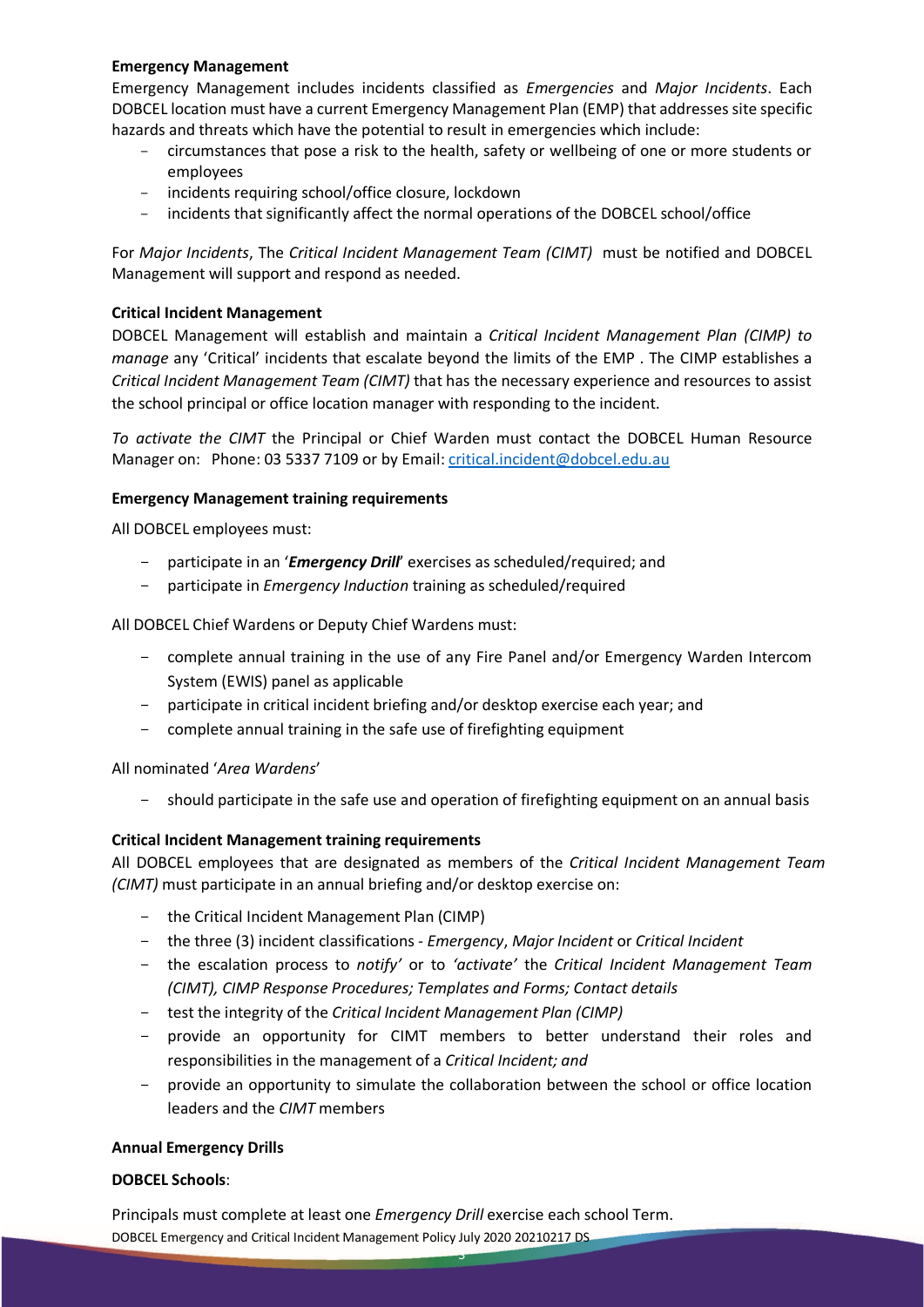#### **DOBCEL Offices:**

Chief Wardens shall complete at least one *Emergency Drill* exercise every six (6) months.

### Principles

#### **Common Good**

People are fundamentally social beings. Social, political and economic organisation has, therefore, implications for the entire community. Each social group, therefore, must take account of the rights and aspirations of other groups, and of the well-being of the whole human family. The common good is reached when all work together to improve the wellbeing of society and the wider world. The rights of the individual to personal possessions and community resources must be balanced with the needs of the disadvantaged and dispossessed.

#### **Human Dignity**

Our common humanity requires respect for and support of the sanctity and worth of every human life. All other rights and responsibilities flow from the concept of human dignity. This principle is deemed as the central aspect of the Church's social teaching. The belief that each life has value is shared with International Human Rights which are universal, inviolable and inalienable.

#### **Transparency and Accountability**

Transparency demands timely and accurate disclosure/reporting concerning the performance, decision making and financial health of DOBCEL to all stakeholders.

Accountability refers to the obligation of DOBCEL to accept responsibility for its activities and to disclose the results. It also includes responsibility for money or other entrusted property.

These two principles converge in the social responsibility to care for persons, resources and our planet as precious and vital to life. Responsible stewardship is integral to the mission of the Church and is a fundamental tenet of the Church's spirituality. It entails a responsibility for service that aims to nurture a gift from another. Frequently understood in relation to care.

### References

- Education and Training Reform Act 2006
- Schedule 4, clause 12, Education and Training Reform Regulation 2017
- Victorian Registration and Qualification Authority (VRQA) Minimum Standards 2018
- VRQA Guidelines for Bushfire Preparedness Registered Schools 2017
- Occupational Health and Safety Act 2004 (VIC) & OHS Regulations 2017
- AS 1851: Maintenance of Fire Protection Systems and Equipment 2012
- AS 3745: Planning for Emergencies in Facilities 2010
- ISO 22320:2018 Incident Management Guidelines

### Related Policies and Documents

- DOBCEL *Emergency Management Plan (EMP) Template*
- DOBCEL *EMP – Risk Assessment and Response Procedures*
- DOBCEL *Critical Incident Management Plan (CIMP)*
- DOBCEL *CIMP – Response Procedures*
- DOBCEL CIMP Templates and Forms

4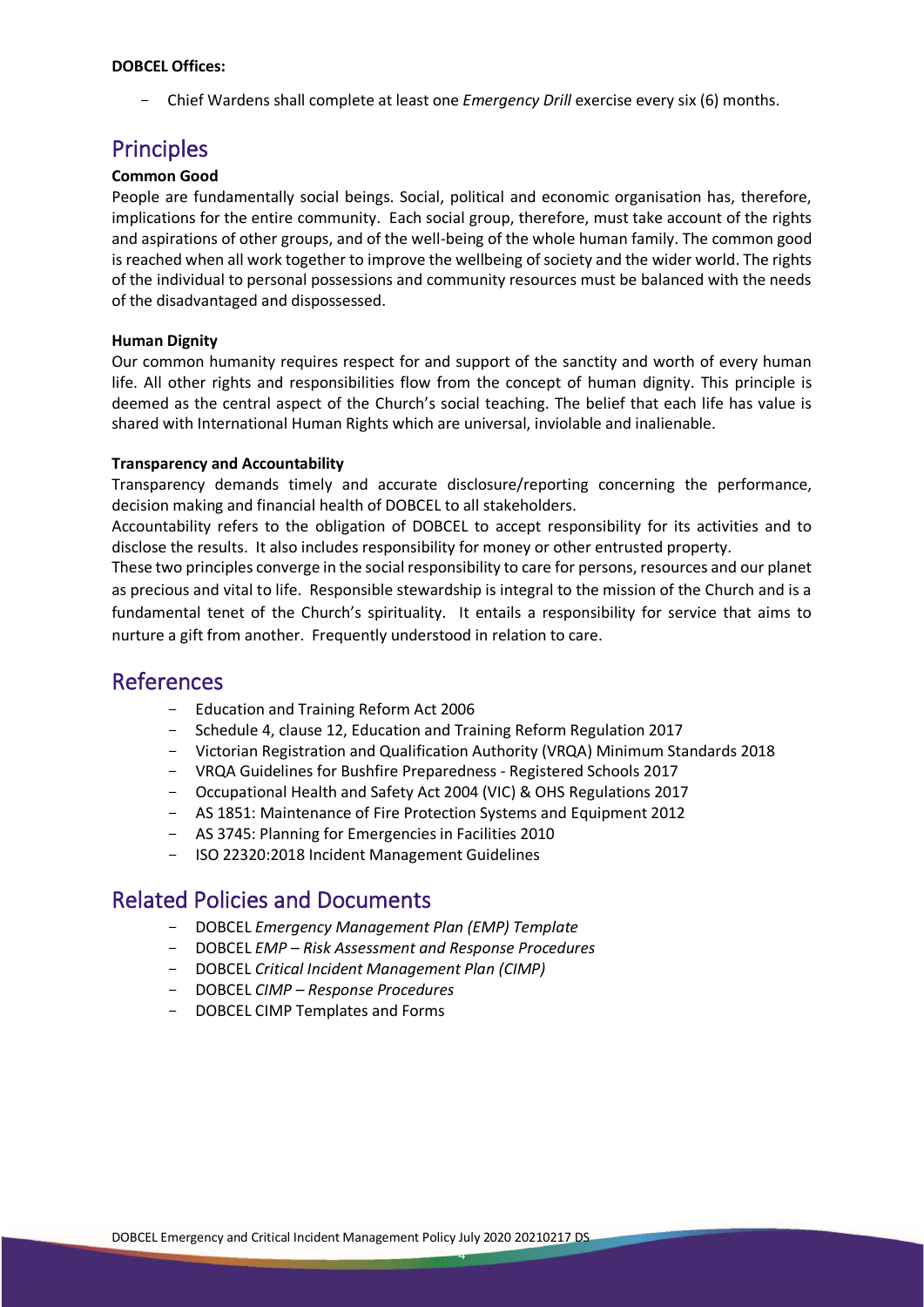## Incident Escalation Tool

|                                      | <b>Impact Levels</b>                                                                |                                                                                                             |                                                                                                         |  |  |
|--------------------------------------|-------------------------------------------------------------------------------------|-------------------------------------------------------------------------------------------------------------|---------------------------------------------------------------------------------------------------------|--|--|
| <b>Impact Areas</b>                  | <b>Emergency</b>                                                                    | <b>Major Incident</b>                                                                                       | <b>Critical Incident</b>                                                                                |  |  |
| People                               | Injuries that require<br>$\bullet$<br>local medical treatment<br>only               | Single or multiple injuries<br>$\bullet$<br>requiring ambulance &<br>hospitalisation                        | Single or multiple<br>$\bullet$<br>deaths or life-<br>threatening injuries                              |  |  |
| <b>Assets</b>                        | Partial site evacuation<br>$\bullet$<br>Partial building damage<br>٠                | Evacuation of the entire site<br>$\bullet$<br>Extensive building damage<br>٠<br>and whole site inaccessible | Site evacuation &<br>$\bullet$<br>closure<br>Building(s) destroyed<br>$\bullet$                         |  |  |
| Reputation                           | Incident may attract<br>٠<br>negative coverage in<br>local media only               | Incident attracts negative<br>$\bullet$<br>coverage in State media                                          | Incident that attracts<br>$\bullet$<br>negative National<br>media attention                             |  |  |
| <b>Regulatory</b><br>Compliance      | Non-compliance with<br>$\bullet$<br>regulations requiring<br>internal investigation | Major breach of Regulations<br>$\bullet$<br>with external investigation &<br>notification to an Authority   | Negligent action<br>$\bullet$<br>identified. Criminal<br>charges & fines<br>expected                    |  |  |
| <b>Business</b><br><b>Disruption</b> | 1-day impact on normal<br>٠<br>operations. IT access<br>loss for <24hrs             | < 1-week impact on normal<br>٠<br>operations.<br>IT access loss for 24 - 48hrs<br>$\bullet$                 | > 2 weeks impact on<br>$\bullet$<br>normal operations<br>No IT access for 48hrs<br>$\bullet$<br>or more |  |  |
| <b>Financial</b>                     | Financial loss <\$10K.<br>٠                                                         | Financial loss of >10K < 50K                                                                                | Financial loss >\$50K<br>$\bullet$                                                                      |  |  |

The following can be used as a guide to decide whether an incident is an *Emergency* or a *Critical Incident*.

| <b>Description</b>       | <b>Response</b>                                                                                                                                                                     | <b>Reporting</b>                                                                                                                                        |  |
|--------------------------|-------------------------------------------------------------------------------------------------------------------------------------------------------------------------------------|---------------------------------------------------------------------------------------------------------------------------------------------------------|--|
| <b>Emergency</b>         | 'Emergency' response by school or office<br>location. No need to notify or activate the<br><b>Critical Incident Management Team (CIMT)</b>                                          | Local response only - by school<br><b>Principal or office Chief Warden and</b><br>their staff                                                           |  |
| <b>Major Incident</b>    | 'Emergency' response by school Principal or<br>office Chief Warden. However, they must<br>'notify' the CIMT of incident                                                             | Local response - CIMT 'notified' by<br>the school Principal or office Chief<br>Warden that their experience or<br>resources were stretched to the limit |  |
| <b>Critical Incident</b> | 'Activate' the CIMT. The CIMT will work in<br>collaboration with the school Principal or<br>office Chief Warden to respond to the<br>incident and assist with the business recovery | CIMT 'activated' by the school<br>Principal or office Chief Warden<br>contacting the DOBCEL CEO                                                         |  |

5